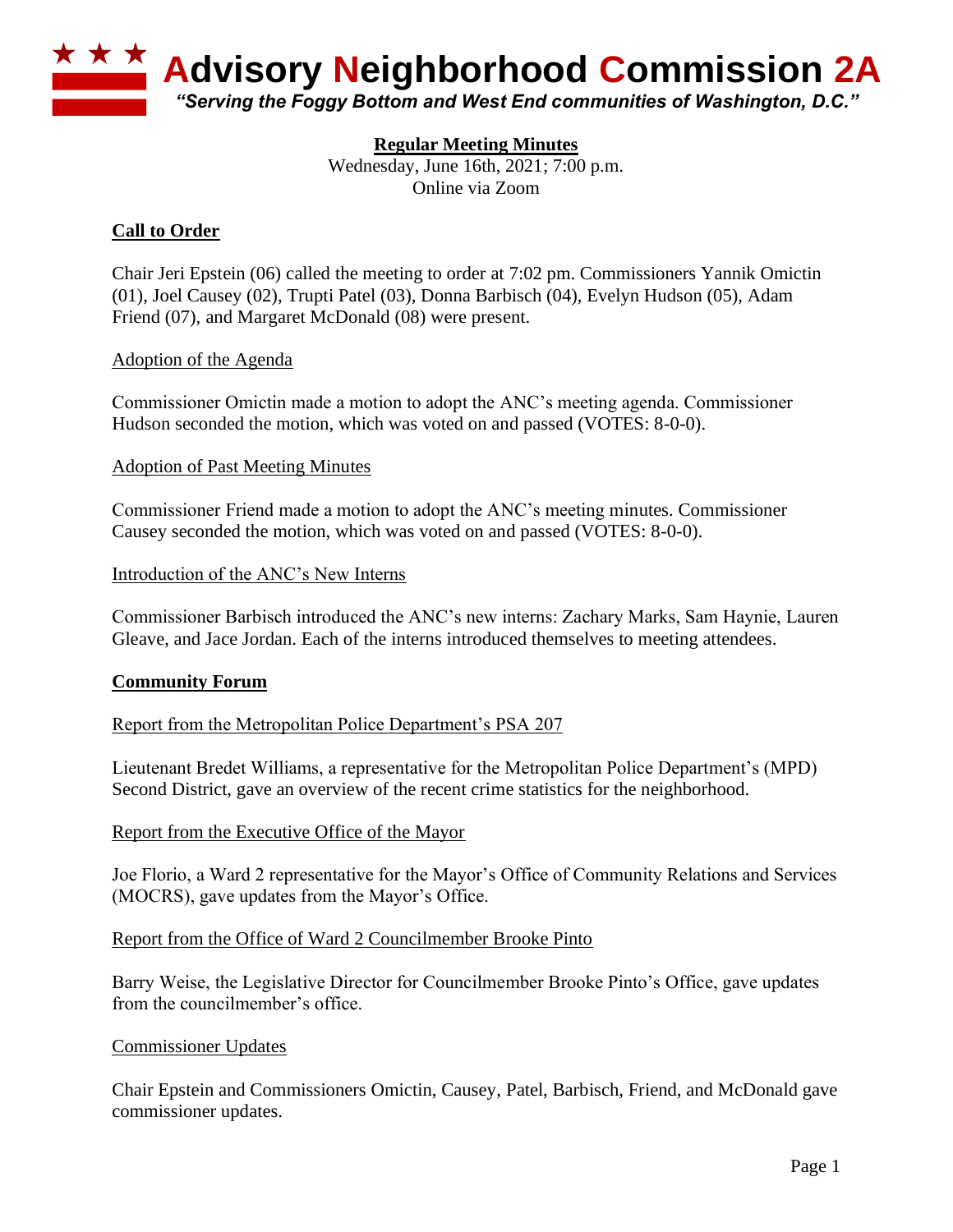# Announcements and Public Comments

John George, the President of the Foggy Bottom Association (FBA), gave announcements and public comments.

# **General Agenda**

Discussion Regarding Operational Concerns for Georgetown Inn West End / Casta's Rum Bar at 1121 New Hampshire Avenue NW

The commissioners and meeting attendees engaged in a discussion regarding operational concerns for Georgetown Inn West End / Casta's Rum Bar at 1121 New Hampshire Avenue NW.

Discussion Regarding a Multi-Agency Problem Related to Traffic Safety, Speeding, Reckless Driving, and Intentional Noise from Revving Engines, Which is Disturbing the Peace Along I-66, the E Street Expressway, the Underpass Around Juarez Circle, and New Hampshire Avenue NW Up to 19th Street NW

The commissioners and meeting attendees engaged in a discussion regarding a multi-agency problem related to traffic safety, speeding, reckless driving, and intentional noise from revving engines, which is disturbing the peace along I-66, the E Street Expressway, the underpass around Juarez Circle, and New Hampshire Avenue NW up to 19th Street NW.

## **Matters Before the DC Commission on the Arts and Humanities**

Consideration of a Resolution Regarding a Public Art Building Communities (PABC) Grant Application for the Installation of Duke Ellington Artwork in Duke Ellington Park at the Intersection of New Hampshire Avenue, M Street, and 21st Street NW

Commissioner Causey made a motion to adopt a proposed resolution regarding the matter. Commissioner Omictin seconded the motion, which was voted on and passed (VOTES: 8-0-0). The resolution reads as follows:

WHEREAS, Edward "Duke" Ellington's birth in the West End neighborhood of Washington, DC has been established by his official District of Columbia birth certificate, which shows that he was delivered by a midwife on April 29, 1899 at a house at 2129 Ward Place NW, which is adjacent to Duke Ellington Park at 1205 New Hampshire Avenue NW, located in the boundaries of ANC 2A in the West End neighborhood,

WHEREAS, on February 17, 2010, ANC 2A unanimously approved a resolution to the Department of Parks and Recreation (DPR) requesting the renaming of the unnamed triangular park at the intersection of New Hampshire Avenue, M Street, and 21st Street NW – which is the nearest public park to Duke Ellington's birthplace on Ward Place NW – as "Duke Ellington Park" to honor his achievements as a major figure in American music – as a composer, instrumentalist and band leader,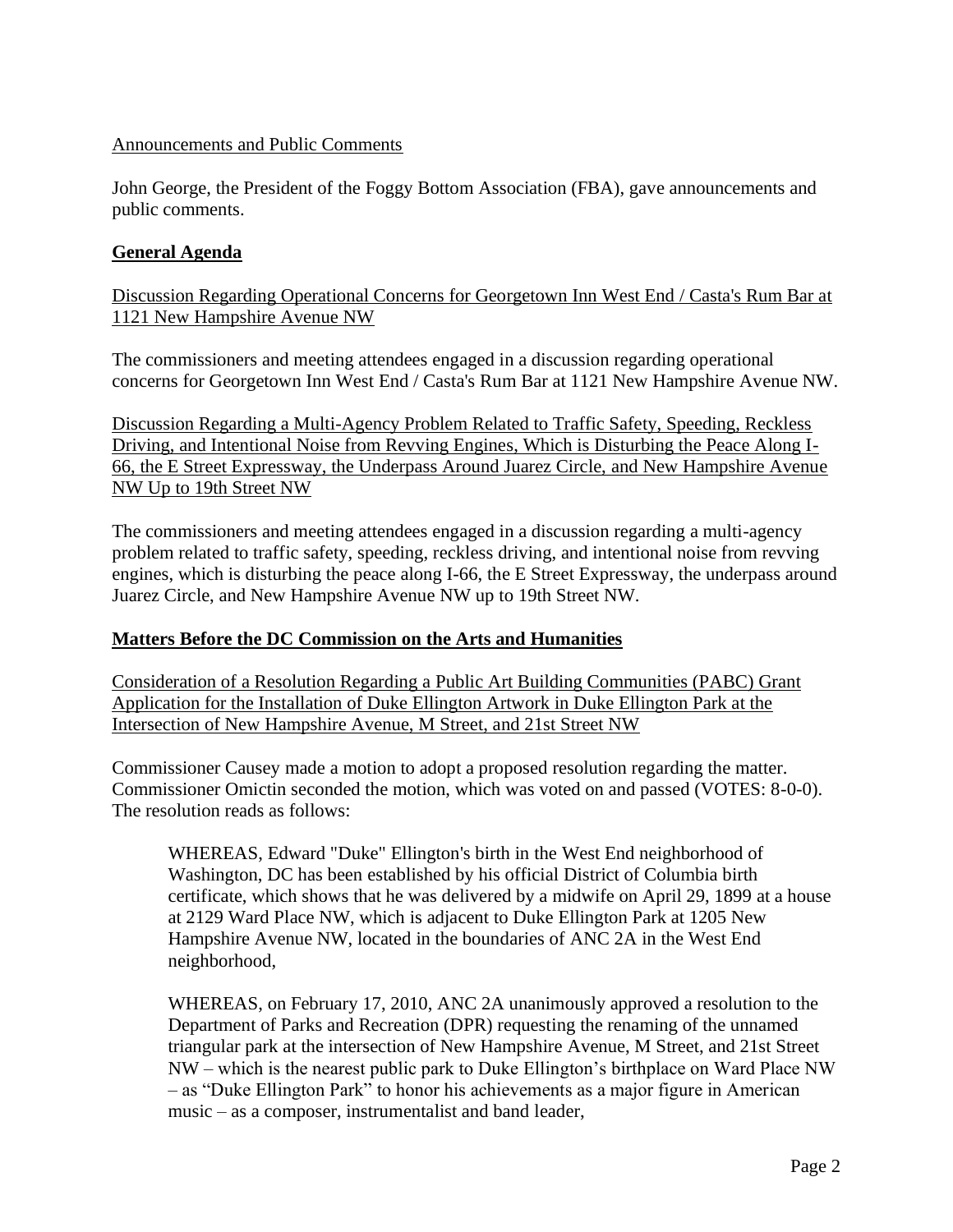WHEREAS, in an effort to preserve the African American history of the neighborhood and its prominent residents, ANC 2A successfully lobbied DPR to rename the park as "Duke Ellington Park," which the DC Council designated as Duke Ellington Park: Section 2 of D.C. Law 18-244 pursuant to section 401 of the Street and Alley Closing and Acquisition Procedures Act of 1982, effective March 10, 1983 (D.C. Law 4-201; D. C. Official Code § 9-204.01)

[https://code.dccouncil.us/dc/council/code/titles/9/chapters/2/subchapters/IV/,](https://code.dccouncil.us/dc/council/code/titles/9/chapters/2/subchapters/IV/)

WHEREAS, ANC 2A and the residents of both the West End and Foggy Bottom neighborhoods have continued to recognize and honor Duke Ellington with annual birthday concerts in "Duke Ellington Park" in his honor,

WHEREAS, ANC 2A now seeks to erect a prominent art memorial to Duke Ellington in Duke Ellington Park to educate the community and visitors to the important African American history in this neighborhood, which would be situated in the park at the intersection of New Hampshire Avenue and M Street NW with an expansive sightline down M Street NW,

WHEREAS, ANC 2A successfully secured Planned Unit Development (PUD) community amenity funds totaling \$30,000 from Boston Properties to support creation of this appropriate art memorial to Duke Ellington but needs additional funds for the memorial, and

WHEREAS, ANC 2A is a creation of DC legislation with a quasi-governmental role and is thus prohibited from applying for a Public Art Building Communities (PABC) grant from the DC Commission on the Arts and Humanities (DCCAH) and thus sought the support of the Foggy Bottom Association (FBA) for this grant application, which FBA has enthusiastically supported.

THEREFORE, BE IT RESOLVED that ANC 2A supports FBA's DCCAH PABC application for funding to create a fitting artwork memorial to recognize and honor West End native Duke Ellington in Duke Ellington Park., located at 1205 New Hampshire Avenue NW at the intersection of New Hampshire Avenue, M Street, and 21st Street NW, and asks that DCCAH fully fund FBA's application.

# **Matters Before the Alcoholic Beverage Regulation Administration**

Capo Deli – Application for a New Retailer's Class "C" Tavern License at 2000 Pennsylvania Avenue NW Space #7

Commissioner McDonald made a motion to adopt a proposed resolution regarding the matter. Commissioner Friend seconded the motion, which was voted on and passed (VOTES: 8-0-0). The resolution reads as follows:

ANC 2A supports Capo Deli's application for a new Retailer's Class "C" Tavern license at 2000 Pennsylvania Avenue NW Space #7.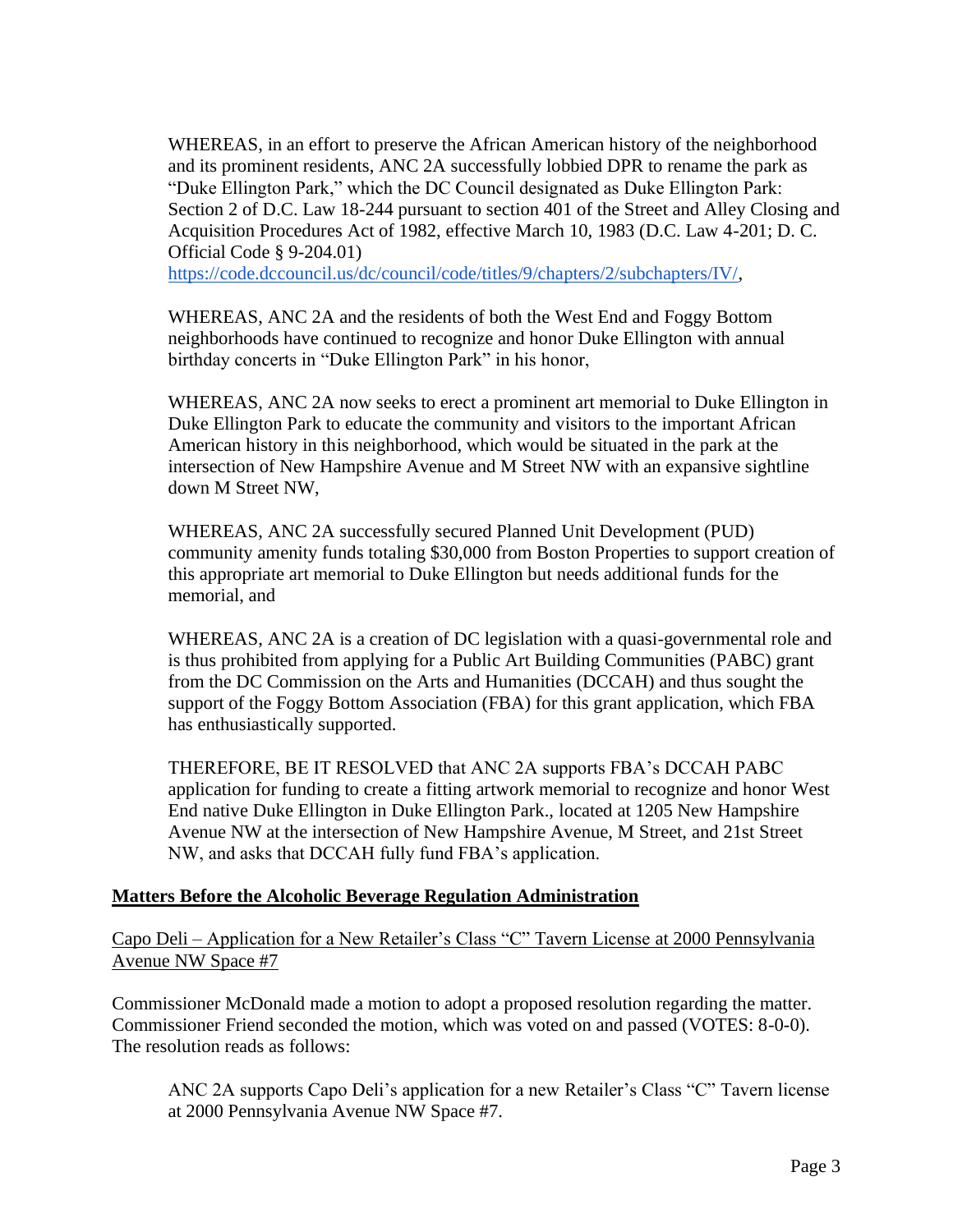# West End Market – Application for Renewal of the Establishment's Retailer's Class "A" Liquor Store License at 2424 Pennsylvania Avenue NW

*The Commission did not take any action regarding this matter.*

# **Matters Before the Public Space Committee**

Public Space Application by the Embassy of Spain for the Installation of a Figure of Bernando de Galvez at 2375 Pennsylvania Avenue NW

Chair Epstein made a motion to adopt a proposed resolution regarding the matter. Commissioner Causey seconded the motion, which was voted on and passed (VOTES: 7-0-1). The resolution reads as follows:

ANC 2A supports the Embassy of Spain's public space application for the installation of a figure of Bernando de Galvez at 2375 Pennsylvania Avenue NW.

# **Matters Before the Mayor's Special Events Task Group**

Special Event Application for the Marine Corps Marathon on Sunday, October 31st, 2021

Chair Epstein made a motion to adopt a proposed resolution regarding the matter. Commissioner Causey seconded the motion, which was voted on and passed (VOTES: 8-0-0). The resolution reads as follows:

ANC 2A supports the special event application for the Marine Corps Marathon on Sunday, October 31st, 2021.

# **Matters Before the DC Council**

Consideration of a Resolution Regarding Funding for Mobile Shower Units for Individuals Experiencing Homelessness

Commissioner Omictin made a motion to adopt a proposed resolution regarding the matter. Commissioner Patel seconded the motion, which was voted on and passed (VOTES: 8-0-0). The resolution reads as follows:

WHEREAS, proper sanitation is a human right and regardless of one's housing status, a person should have access to clean, safe facilities to clean themselves and their clothes,

WHEREAS, one of the largest encampments in the city lies within ANC 2A and residents of this encampment have limited access to showers, as the nearest facilities are in Georgetown or downtown, and laundry, as the nearest laundromat is in Logan Circle,

WHEREAS, several cities, including San Francisco, Los Angeles, Baltimore, and San Antonio, have buses or trailers equipped with showers operating on a daily basis,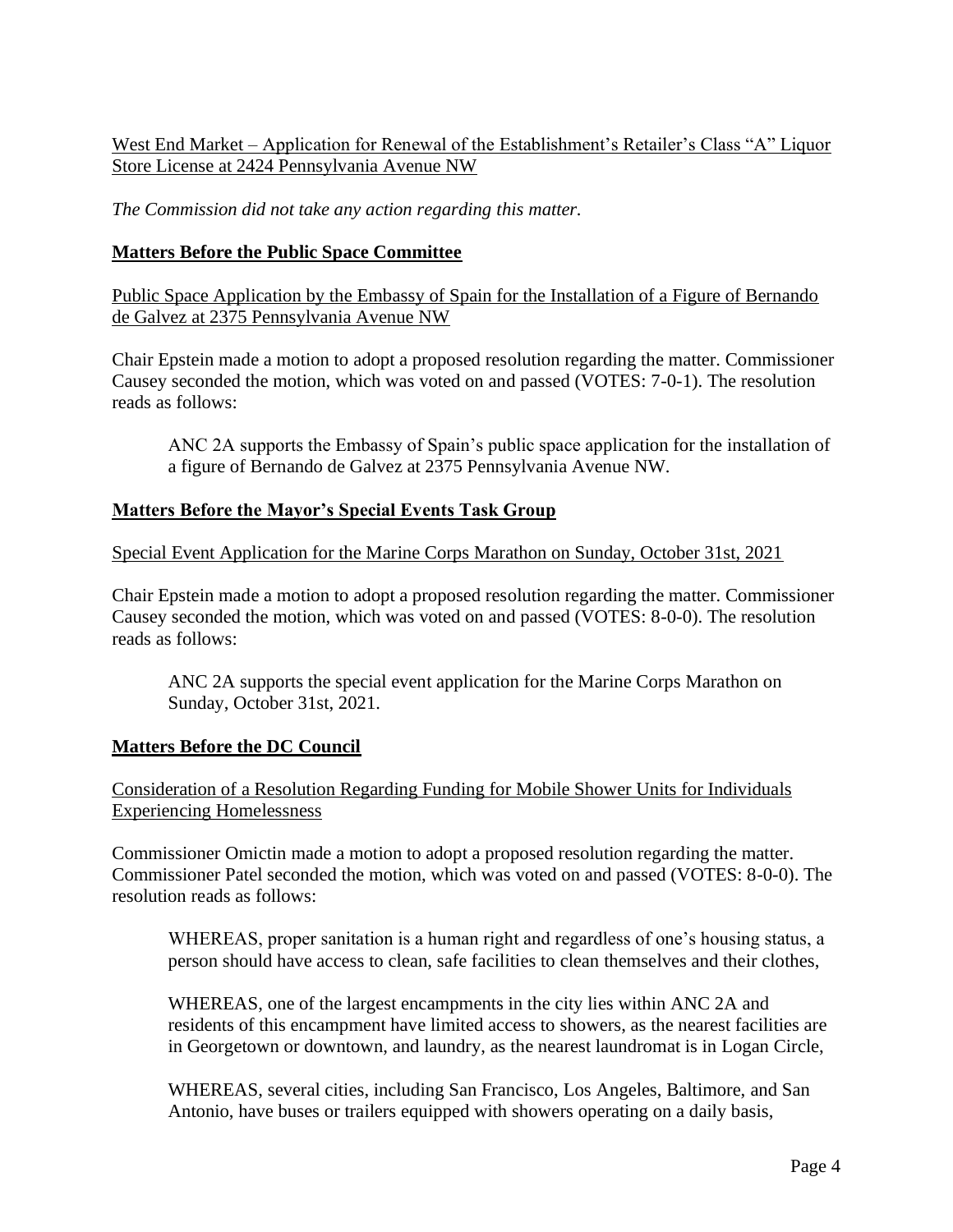WHEREAS, in many of these cities, nonprofit organizations have built, managed, and staffed the facilities themselves, with city support for utility hookups, parking permits, and synergy with homeless services,

WHEREAS, in San Antonio, Councilmembers used their own discretionary project funds to purchase a shower trailer for \$60,000 and monthly costs associated with staffing and maintenance were absorbed by the city executive,

WHEREAS, Generosity Shower, the service provider operating shower buses in Baltimore, employs unhoused individuals to maintain and manage their facilities,

WHEREAS, in Portland, Harbor of Hope, the nonprofit shower bus operator, converted two buses to shower and laundry buses respectively, with two showers, a dog wash, a sink, four washers and dryers, and two chairs for haircuts at a total cost of \$400,000,

WHEREAS, Los Angeles County released a request for proposal (RFP) for mobile shower facilities in 2019 with \$750,000 in allocated annual funding, and

WHEREAS, in every major city where a mobile service providing showers operates, the service has become an invaluable asset to cities' strategies to fight homelessness.

THEREFORE, BE IT RESOLVED that ANC 2A calls upon the DC Council to allocate at least \$400,000 to the Department of Human Services (DHS) to fund a pilot program, in the form of a public-private partnership, to bring trucks or trailers equipped with showers and laundry services to DC.

BE IT FURTHER RESOLVED that ANC 2A urges DHS to incorporate shower and laundry buses into their outreach to unsheltered unhoused persons, using the buses to bring unserved individuals in contact with DHS supportive services and affiliates.

BE IT FURTHER RESOLVED that ANC 2A requests that service providers and unhoused individuals be engaged in the co-creation of the RFP for this service.

## **Administrative Matters**

## Approval of Community Members for the ANC's Humanitarian Services Grant Committee

Commissioner Causey made a motion to approve Marina Streznewski, Celina Chelala, and Christopher Brick as community members for the ANC's Humanitarian Services Grant Committee. Commissioner Omictin seconded the motion, which was voted on and passed (VOTES: 8-0-0).

## **Adjournment**

Chair Epstein adjourned the meeting at 10:03 pm.